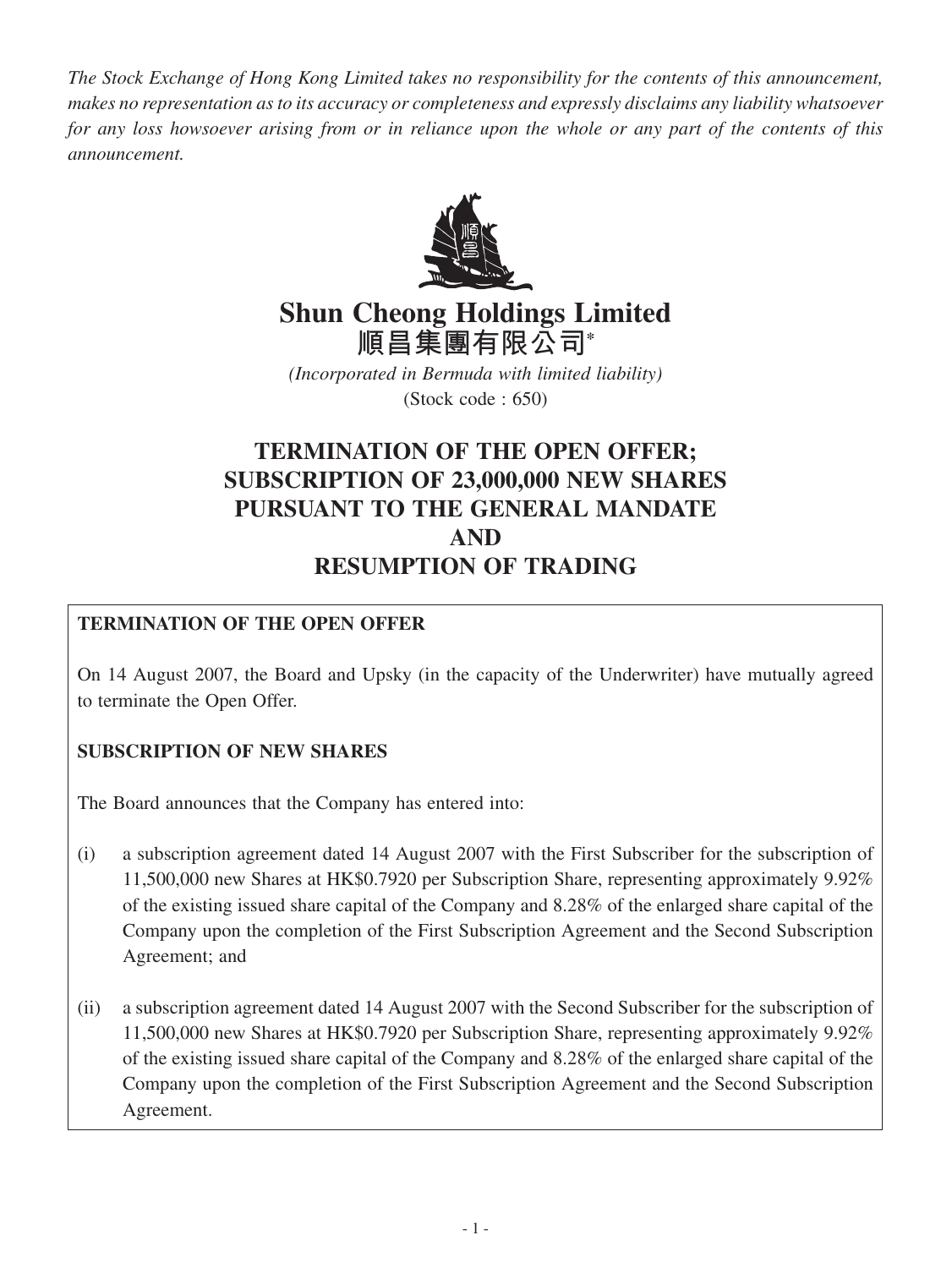The Subscription Shares will rank *pari passu* with the existing ordinary shares of the Company in all respects.

The aggregate net proceeds from the First Subscription Agreement and the Second Subscription Agreement of approximately HK\$18.0 million will be used to strengthen the capital base of the Group in order to seize any investment opportunities to be identified by the Company and any remaining balance will be used as working capital of the Group to support its ongoing operations.

## **RESUMPTION OF TRADING**

At the request of the Company, trading in the Shares on the Stock Exchange was suspended with effect from 9:30 a.m. on 15 August 2007 pending release of this announcement. Application has been made for the resumption of trading of the Shares on the Stock Exchange at 9:30 a.m. on 16 August 2007.

## **TERMINATION OF THE OPEN OFFER**

Reference is made to the announcements (the "**Announcements**") of the Company dated 5 June 2007, 25 June 2007 and 27 June 2007 respectively in relation to the Open Offer. Terms used in this announcement shall have the same meanings as those defined in the Announcements unless defined otherwise.

## **The Open Offer**

On 5 June 2007, the Company proposed to raise approximately HK\$23 million, before expenses, by issuing 57,965,200 Offer Shares by way of Open Offer to the Qualifying Shareholders at the Subscription Price of HK\$0.40 per Offer Share on the basis of one Offer Share for every two existing Shares held on the Record Date. The net proceeds, after deduction of expenses, are estimated to be approximately HK\$22 million. The Company intends to apply such amount to strengthen the capital base of the Group in order to seize any investment opportunities to be identified by the Company and any remaining balance will be utilized as the Group's general working capital. The Open Offer was fully underwritten by Upsky, the controlling shareholder of the Company.

The Board resolved on 26 June 2007 that the Open Offer will be postponed to a date after the publication of the announcement of the Company's annual result for the year ended 31 March 2007.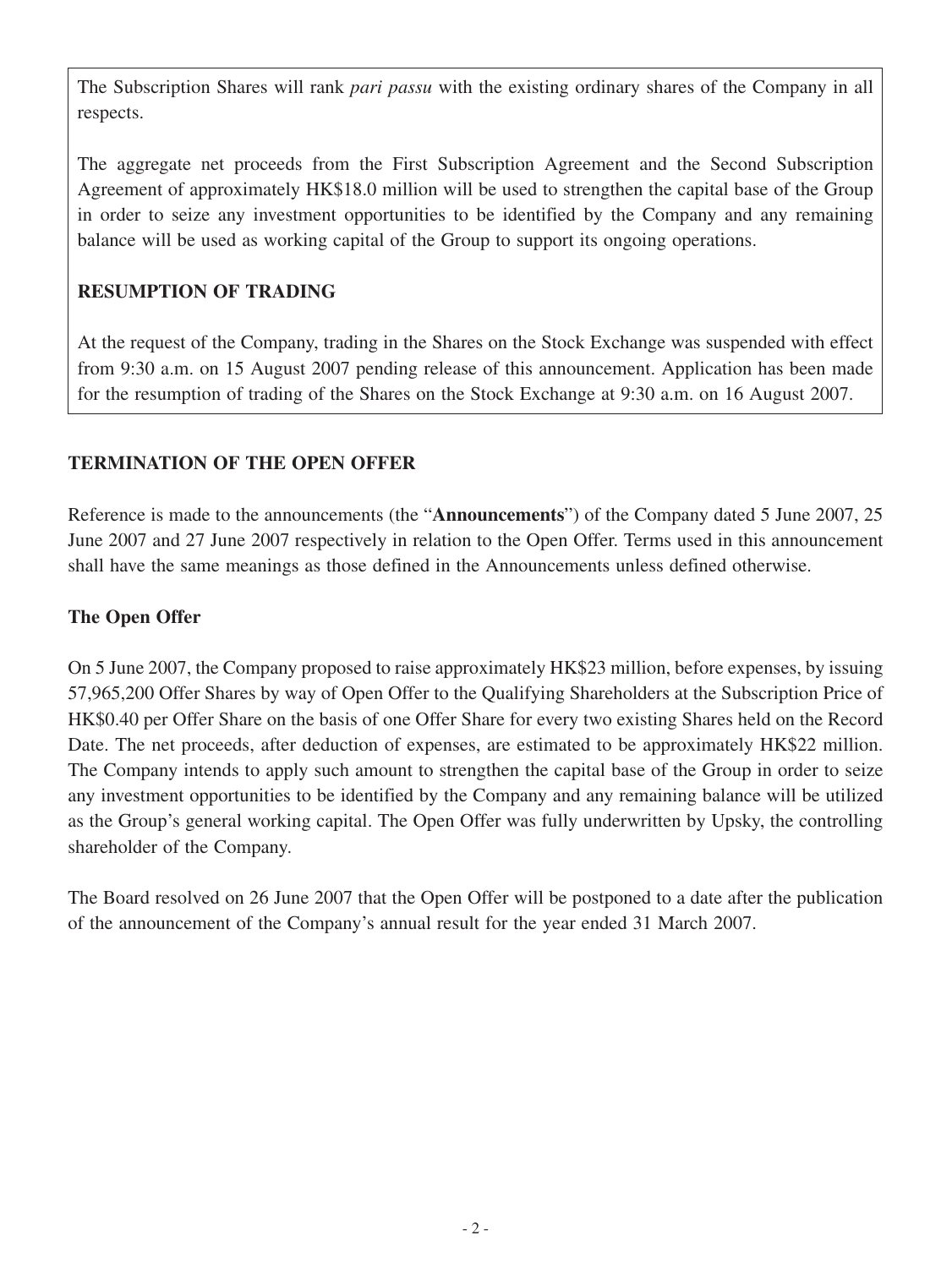#### **Termination of the Open Offer**

On 14 August 2007, the Board and Upsky (in the capacity of the Underwriter) have mutually agreed to terminate the Open Offer. The Board has duly considered the following factors before the Company has concluded the decision to terminate the Open Offer:

- 1. after publication of the announcement of the Company's annual result for the year ended 31 March 2007, the Company has identified suitable prospective investors who have strong business and commercial experience in the PRC. On 14 August 2007, the Company has entered into the First Subscription Agreement and Second Subscription Agreement with such prospective investors and details of the First Subscription Agreement and Second Subscription Agreement are set out below. The Board is of the view that the introduction of these two investors by way of the Subscriptions will enable the Group to enjoy the benefits of the Open Offer, i.e. (a) to raise funds to strengthen its capital base; and (b) to improve its financial position to provide flexibility for the Group's future development and expansion. In addition to this, the Group can also leverage on these two shareholders' PRC business and commercial experience to identify suitable investment and/or profitable opportunities for the Group in the future.
- 2. the Subscription Price, determined after arm's length negotiation, is about HK\$0.7920 per Subscription Share which is substantially higher than Subscription Price of HK\$0.40 per Offer Share. According to the annual report of the Company for the year ended 31 March 2007, the net asset value per Share was approximately HK\$0.46. Immediate upon completion of the Open Offer (if proceed), the net asset value per Share will reduce to HK\$0.43, representing a decrease of about 6.5%. If the Company terminates the Open Offer and proceeds with the First Subscription Agreement and the Second Subscription Agreement, the net asset value per Share will improve to HK\$0.50 (or an increase of about 8.75%) immediate upon completion of the First Subscription Agreement and the Second Subscription Agreement. As such, the Subscriptions of which Subscription Shares will be issued at a price higher than the existing net asset value per Share will enhance the net asset value per Share;
- 3. the Subscription Shares will be issued under the general mandate subject to the limit up to 20% of the issued share capital of the Company as at the date of passing the resolution (i.e. 23,186,080 Shares in number) and thus will cause less dilution effect to the Shareholders who do not intend to accept their full entitlement of the Offer Shares which was proposed to be issued on the basis of one Offer Share for every two existing Shares. As set out in the following tables, the Board would like to draw the attention that (a) the public Shareholders' interests will be diluted to about 26.31% of the enlarged issued share capital of the Company based on the assumption that Upsky have applied for Offer Shares in full and Upsky in the capacity of the Underwriter takes up in full the underwriting commitment pursuant to the Underwriting Agreement; and (b) the public Shareholders' interests will only be diluted to about 32.93% of the enlarged issued share capital if the Company terminates the Open Offer and proceeds with the First Subscription Agreement and the Second Subscription Agreement.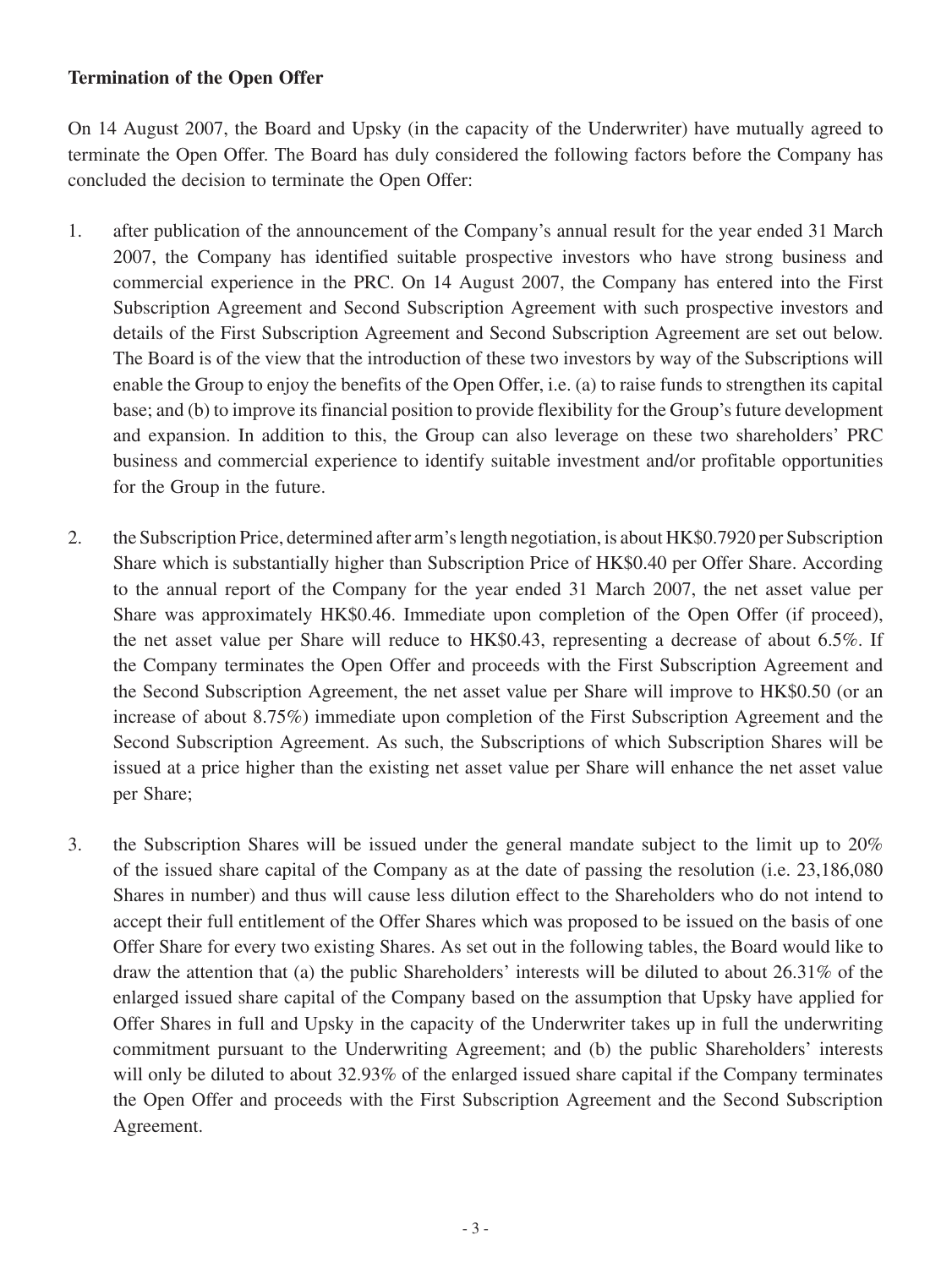|                                            | As at the date of<br>this announcement |              | <b>Immediately following</b><br>completion of the<br><b>Open Offer assuming</b><br>Upsky have applied for<br><b>Offer Shares in full and</b><br>Upsky in the capacity<br>of the Underwriter<br>takes up in full the<br>underwriting commitment<br>pursuant to the<br><b>Underwriting Agreement</b> |              |  |
|--------------------------------------------|----------------------------------------|--------------|----------------------------------------------------------------------------------------------------------------------------------------------------------------------------------------------------------------------------------------------------------------------------------------------------|--------------|--|
|                                            | Number of                              | Shareholding | Number of                                                                                                                                                                                                                                                                                          | Shareholding |  |
|                                            | <b>Shares</b>                          | $(\%)$       | <b>Shares</b>                                                                                                                                                                                                                                                                                      | $(\%)$       |  |
| Upsky                                      | 70,178,249                             | 60.53        | 128, 143, 449                                                                                                                                                                                                                                                                                      | 73.69        |  |
| <b>Public Shareholders</b>                 | 45,752,151                             | 39.47        | 45,752,151                                                                                                                                                                                                                                                                                         | 26.31        |  |
| <b>Total</b>                               | 115,930,400                            | 100.00       | 173,895,600                                                                                                                                                                                                                                                                                        | 100.00       |  |
|                                            | As at the date of                      |              | <b>Immediately following</b><br>completion of the First<br><b>Subscription Agreement</b><br>and the Second                                                                                                                                                                                         |              |  |
|                                            | this announcement                      |              | <b>Subscription Agreement</b>                                                                                                                                                                                                                                                                      |              |  |
|                                            | Number of                              | Shareholding | Number of                                                                                                                                                                                                                                                                                          | Shareholding |  |
|                                            | <b>Shares</b>                          | $(\%)$       | <b>Shares</b>                                                                                                                                                                                                                                                                                      | $(\%)$       |  |
| Upsky                                      | 70,178,249                             | 60.53        | 70,178,249                                                                                                                                                                                                                                                                                         | 50.51        |  |
| The First and<br><b>Second Subscribers</b> |                                        |              | 23,000,000                                                                                                                                                                                                                                                                                         | 16.56        |  |
| <b>Public Shareholders</b>                 | 45,752,151                             | 39.47        | 45,752,151                                                                                                                                                                                                                                                                                         | 32.93        |  |
| <b>Total</b>                               | 115,930,400                            | 100.00       | 138,930,400                                                                                                                                                                                                                                                                                        | 100.00       |  |

4. by issuing significantly less number of Shares, the expected amount of gross proceeds from the Subscriptions is approximately HK\$18.5 million and is by only approximately HK\$4.5 million less than that expected from the Open Offer i.e. HK\$23 million.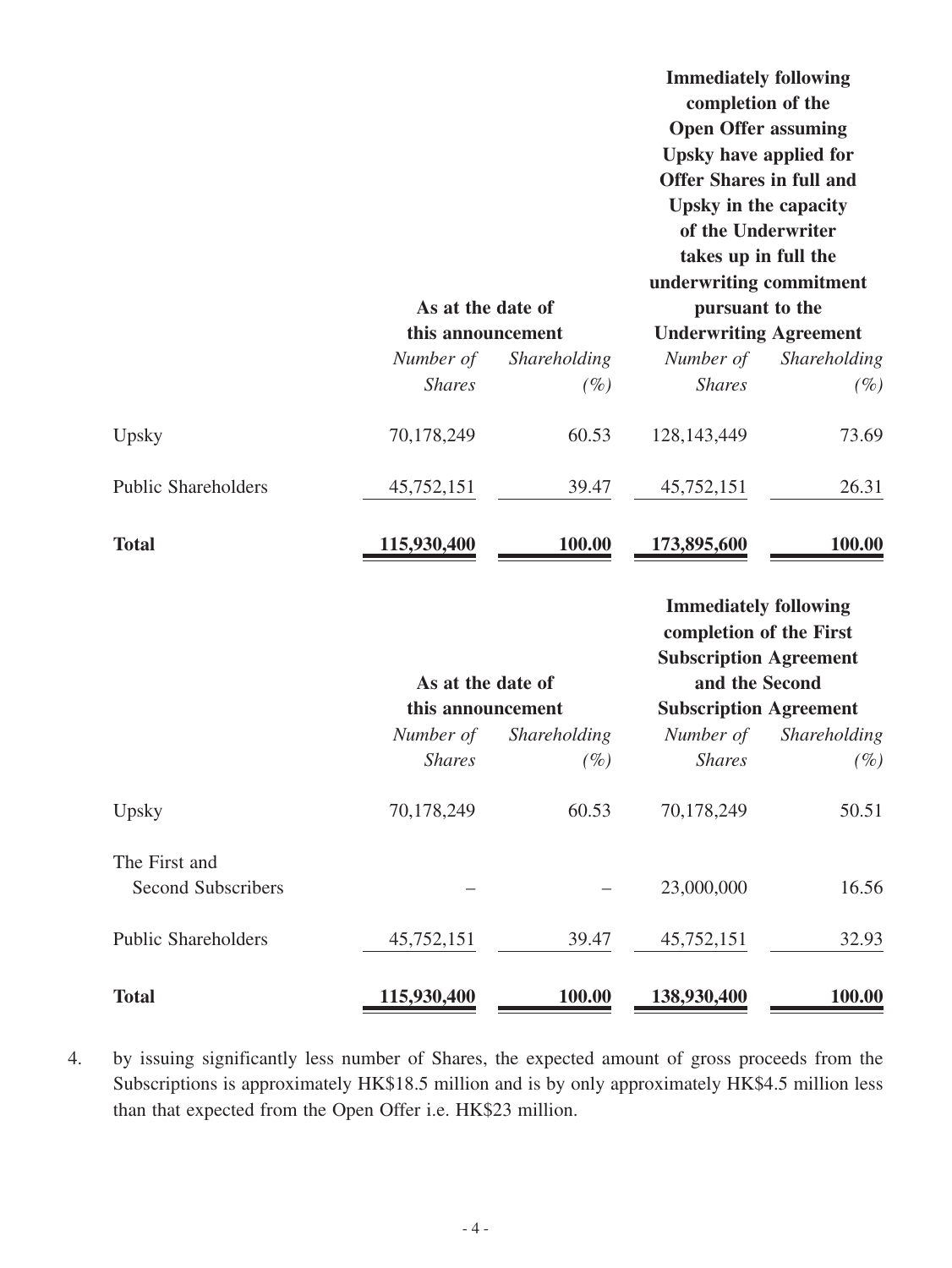The Directors considered that the termination of the Open Offer would have no adverse impact on the operation of the Company.

Details of the Subscriptions are set out in the section headed "Subscription of New Shares" in this announcement.

## **SUBSCRIPTION OF NEW SHARES**

The Company has entered into the First Subscription Agreement and the Second Subscription Agreement dated 14 August 2007 with the First Subscriber and the Second Subscriber respectively on the terms summarised below.

## **THE FIRST SUBSCRIPTION AGREEMENT**

## **Parties**

- (1) The Company
- (2) The First Subscriber

The First Subscriber is IDG Technology Venture Investment III, LP. The First Subscriber is principally engaged in investment management. To the best of the Directors' knowledge, information and belief having made all reasonable enquiry, as at the date of this announcement, the First Subscriber and its ultimate beneficial owners are third parties independent of the Company and its connected persons.

IDG Technology Venture Investment III, LP ("IDG"), is a Delaware limited partnership with two partners. IDG's limited partner is International Data Group, Inc., which in turn is majority owned by Mr. Patrick J. McGovern. IDG's general partner is IDG Technology Venture Investments, LLC, which is controlled and managed by its two managing members, Mr. Quan Zhou and Mr. Patrick J. McGovern.

## **First Subscription Shares**

The First Subscriber has agreed to subscribe 11,500,000 new Shares with aggregate nominal value of HK\$115,000.00, representing approximately 9.92% of the existing issued share capital of the Company, approximately 9.02% of the enlarged issued share capital of the Company upon the completion of the allotment under the First Subscription Agreement and approximately 8.28% of the enlarged issued share capital of the Company upon the completion of the First Subscription Agreement and the Second Subscription Agreement.

The First Subscription Shares to be issued, when fully paid, will rank, upon issue, *pari passu* in all respects with the existing issued Shares.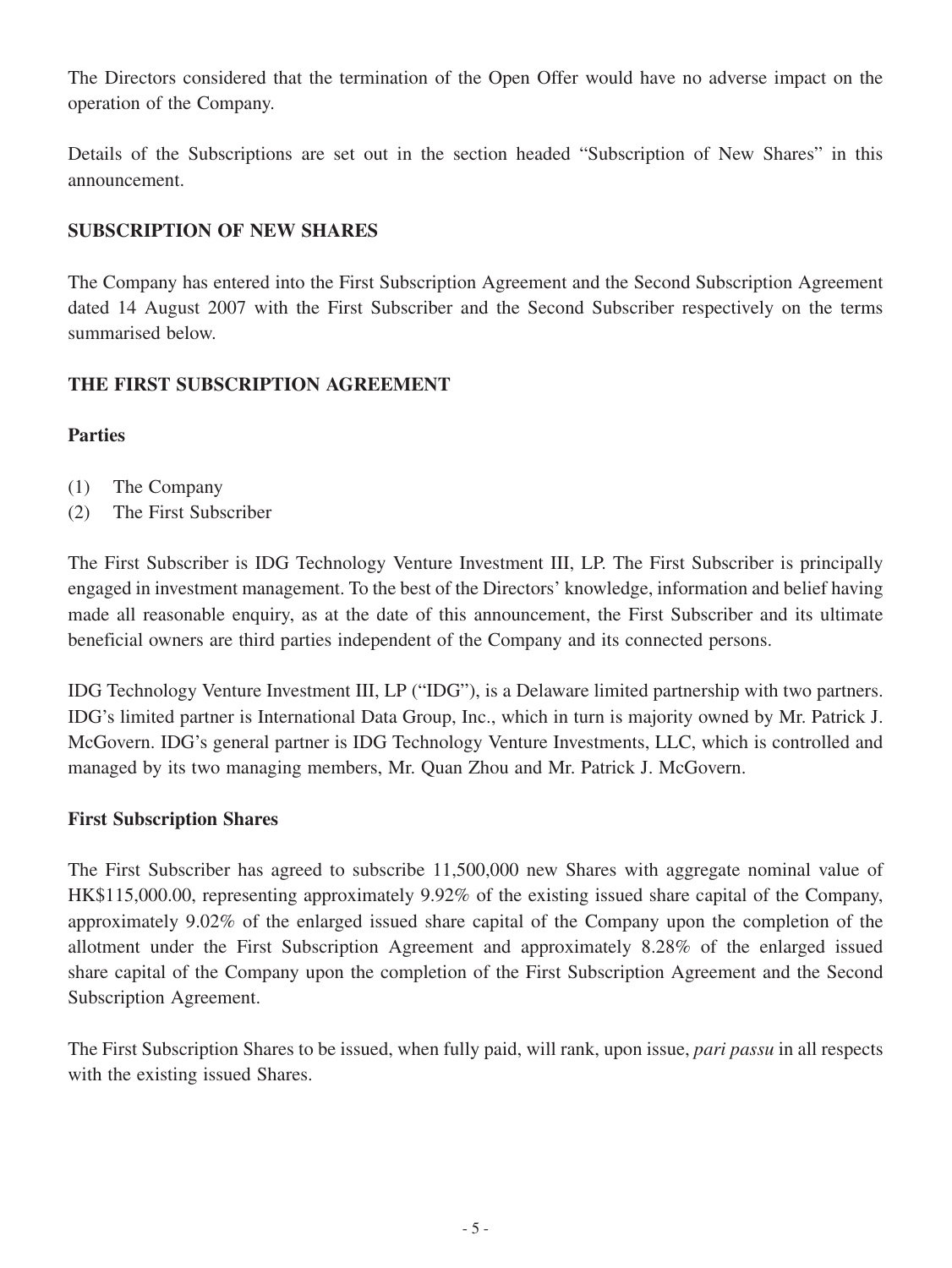## **Subscription Price**

The Subscription Price of HK\$0.7920 per First Subscription Share was agreed after arm's length negotiations between the Company and the First Subscriber and represents a discount of approximately 10.0% to the closing price of HK\$0.88 per Share as quoted on the Stock Exchange on 14 August 2007, being the last full trading day before the terms of the First Subscription Agreement were fixed, and a discount of approximately 9.6% to HK\$0.876, being the average closing price for the last five trading days immediately prior to and including 14 August 2007; and a discount of approximately 11.7% to HK\$0.897, being the average closing price for the last ten trading days prior to and including 14 August 2007.

The Subscription Price of HK\$0.7920 per First Subscription Share also represents a premium of approximately 72.17% to the net asset value of the Group of HK\$0.46 per Share as at 31 March 2007.

The Directors consider that the Subscription Price is fair and reasonable and in the interest of the Company and the Shareholders as a whole.

## **Conditions of the First Subscription**

Completion of the First Subscription is conditional upon the following conditions having been fulfilled and remaining fulfilled or waived by either party to the First Subscription Agreement (as the case may be):

- 1. the Listing Committee of the Stock Exchange having granted the listing of and permission to deal in all the First Subscription Shares;
- 2. all other Consents of the Stock Exchange, the SFC and any other applicable governmental or regulatory authorities or any other third party which are required or appropriate for the entering into and the implementation of the First Subscription Agreement having been given; and all applicable statutory and legal obligations, all applicable securities regulations and all requirements of the applicable authorities having been complied with;
- 3. the Shares remaining listed and traded on the Stock Exchange at all times from the date of the First Subscription Agreement up to the First Completion Date, save for any temporary suspension not exceeding 7 consecutive trading days (other than any temporary suspension relating to the clearance of any announcement in respect of the First Subscription Agreement), or such longer period as the First Subscriber may accept; and no indication being received on or before the First Completion Date from the Stock Exchange and/or the SFC to the effect that the listing of the Shares or the First Subscription Shares (as the case may be) on the Stock Exchange will or may be withdrawn or objected to (or conditions will or may be attached thereto) as a result of the First Completion or in connection with the terms of the First Subscription Agreement;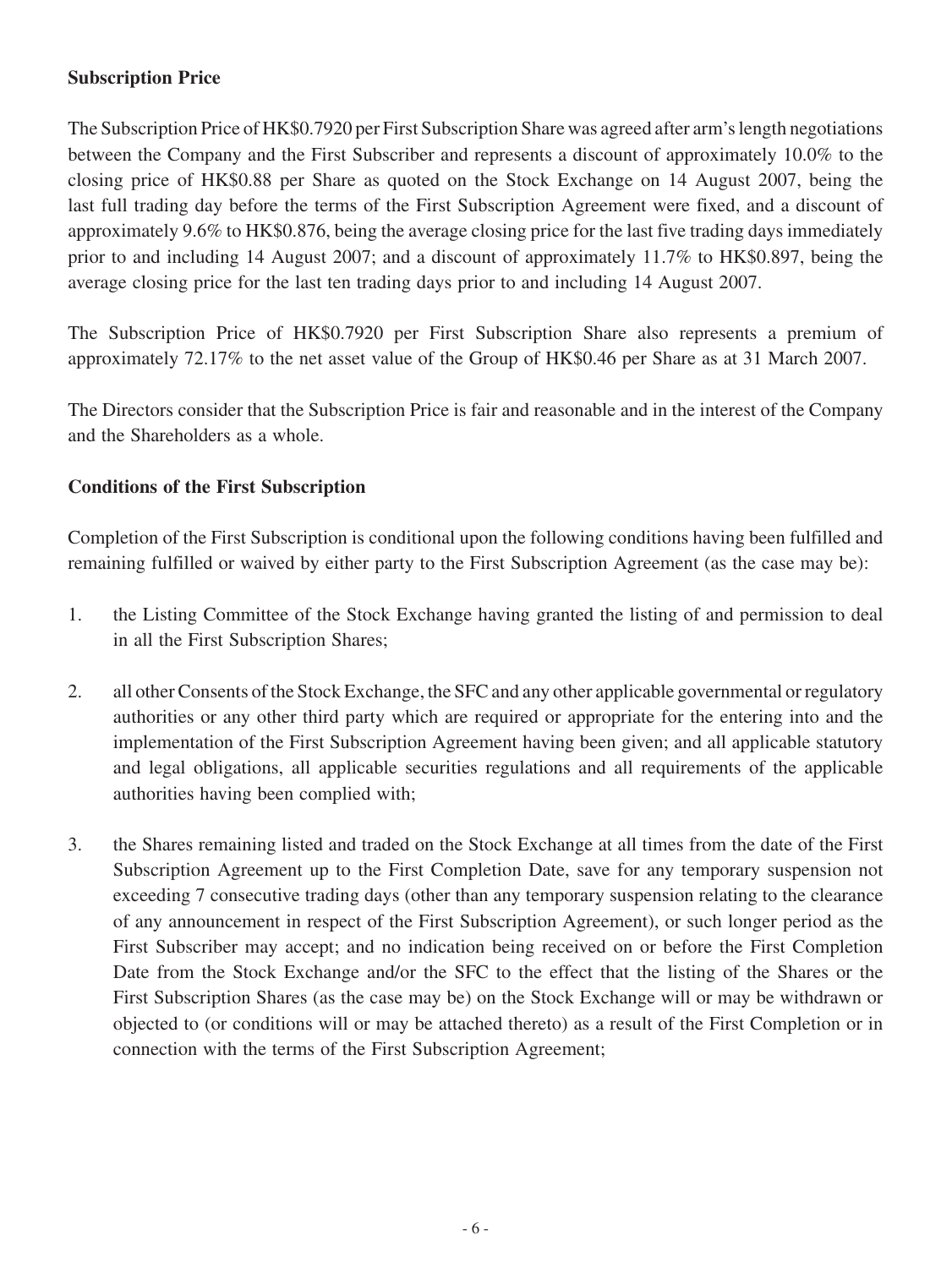- 4. the Company's warranties and representations in the First Subscription Agreement being true and accurate in all material respects and there being no material breach in respect thereof as at the date hereof and immediately before the First Completion; and
- 5. the First Subscriber's warranties and representations being true and accurate in all material respects and there being no material breach in respect thereof as at the date hereof and immediately before the First Completion.

Application will be made to the Listing Committee of the Stock Exchange for the listing of, and permission to deal in the First Subscription Shares to be issued.

The First Subscription Agreement and the Second Subscription Agreement are not inter-conditional. However, it is expected that the First Subscription Agreement and the Second Subscription Agreement will be completed simultaneously.

#### **Termination events**

The First Subscription is subject to termination on occurrence of certain events before 4:00 p.m. (Hong Kong time) on the First Completion Date including:

- 1. any material breach of any of the representations and warranties; or
- 2. occurrence of any events which would render any such representations and warranties untrue or incorrect in any material respect; or
- 3. a breach by any of the parties to the First Subscription Agreement of any other provision of the First Subscription Agreement.

## **First Completion**

First Completion is expected to take place on or before the fifth Business Day after the conditions precedent of the First Subscription Agreement have been fulfilled.

The First Subscription Agreement will lapse if the conditions precedent thereof are not satisfied by 31 October 2007, or such other date as may be agreed between the parties to the First Subscription Agreement.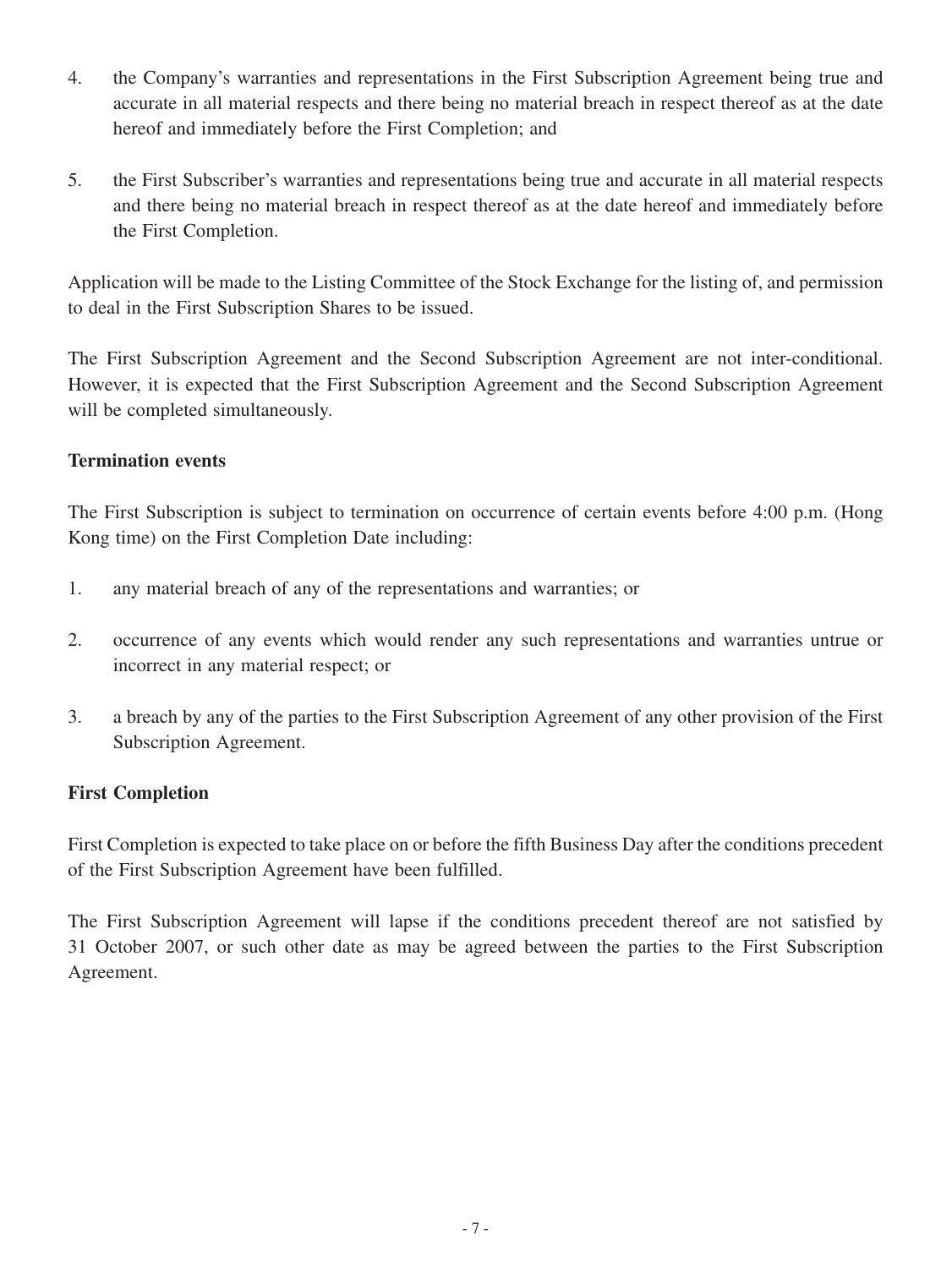## **THE SECOND SUBSCRIPTION AGREEMENT**

## **Parties**

- (1) The Company
- (2) The Second Subscriber

The Second Subscriber is Digital Link Investment Limited. The Second Subscriber is principally engaged in investment holding. To the best of the Directors' knowledge, information and belief having made all reasonable enquiry, as at the date of this announcement, the Second Subscriber and its ultimate beneficial owners are third parties independent of the Company and its connected persons.

## **Second Subscription Shares**

The Second Subscriber has agreed to subscribe 11,500,000 new Shares with aggregate nominal value of HK\$115,000.00, representing approximately 9.92% of the existing issued share capital of the Company, approximately 9.02% of the enlarged issued share capital of the Company upon the completion of the allotment under the Second Subscription Agreement and approximately 8.28% of the enlarged issued share capital of the Company upon the completion of the First Subscription Agreement and the Second Subscription Agreement.

The Second Subscription Shares to be issued, when fully paid, will rank, upon issue, *pari passu* in all respects with the existing issued Shares.

## **Subscription Price**

The Subscription Price of HK\$0.7920 per Second Subscription Share was agreed after arm's length negotiations between the Company and the Second Subscriber and represents a discount of approximately 10.0% to the closing price of HK\$0.88 per Share as quoted on the Stock Exchange on 14 August 2007, being the last full trading day before the terms of the Second Subscription Agreement were fixed, and a discount of approximately 9.6% to HK\$0.876, being the average closing price for the last five trading days immediately prior to and including 14 August 2007; and a discount of approximately 11.7% to HK\$0.897, being the average closing price for the last ten trading days prior to and including 14 August 2007.

The Subscription Price of HK\$0.7920 per Second Subscription Share also represents a premium of approximately 72.17% to the net asset value of the Group of HK\$0.46 per Share as at 31 March 2007.

The Directors consider that the Subscription Price is fair and reasonable and in the interest of the Company and its shareholders as a whole.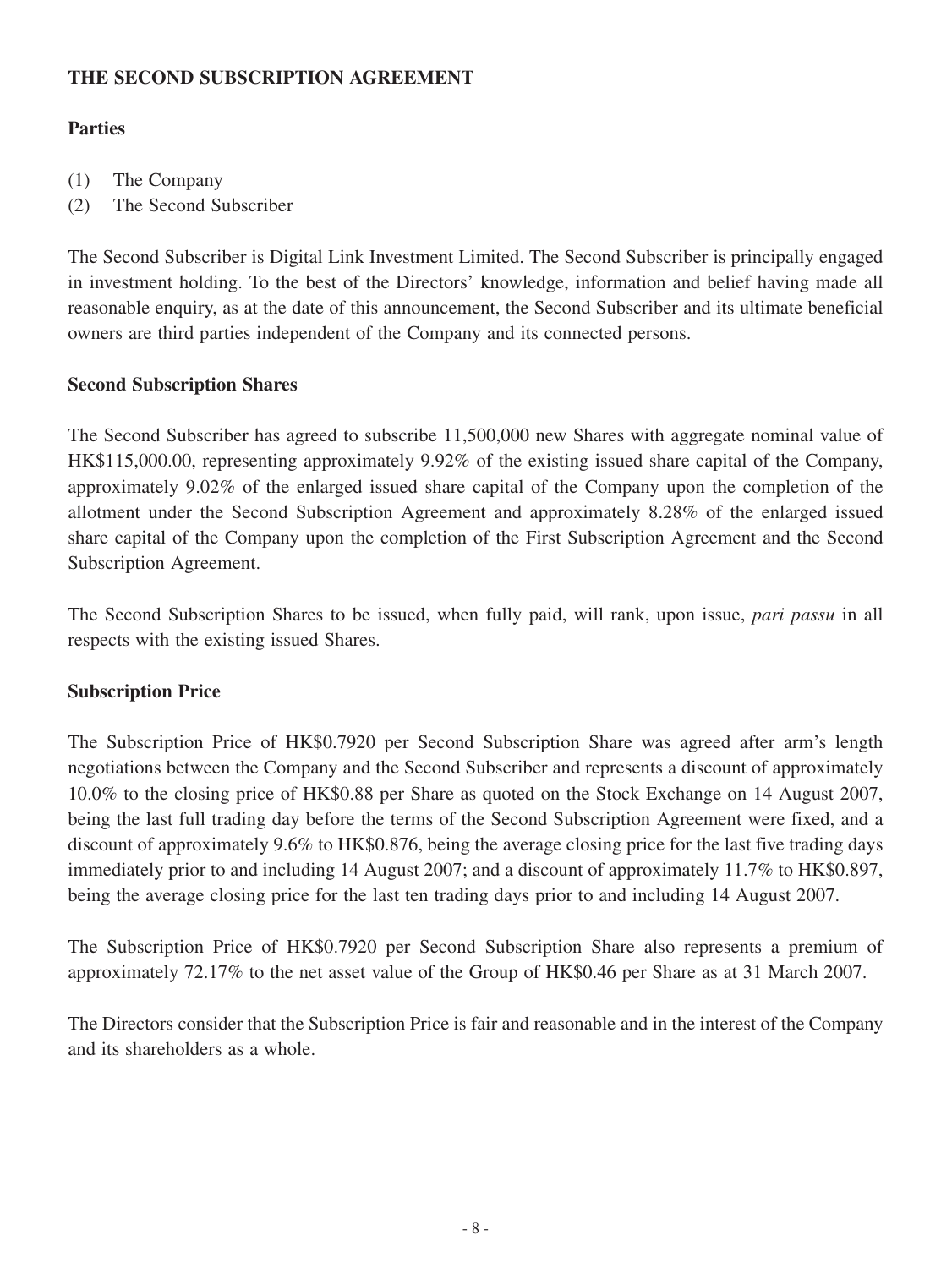## **Conditions of the Second Subscription**

Completion of the Second Subscription is conditional upon the following conditions having been fulfilled and remaining fulfilled or waived by either party to the Second Subscription Agreement (as the case may be):

- 1. the Listing Committee of the Stock Exchange having granted the listing of and permission to deal in all the Second Subscription Shares;
- 2. all other Consents of the Stock Exchange, the SFC and any other applicable governmental or regulatory authorities or any other third party which are required or appropriate for the entering into and the implementation of the Second Subscription Agreement having been given; and all applicable statutory and legal obligations, all applicable securities regulations and all requirements of the applicable authorities having been complied with;
- 3. the Shares remaining listed and traded on the Stock Exchange at all times from the date of the Second Subscription Agreement up to the Second Completion Date, save for any temporary suspension not exceeding 7 consecutive trading days (other than any temporary suspension relating to the clearance of any announcement in respect of the Second Subscription Agreement), or such longer period as the Second Subscriber may accept; and no indication being received on or before the Second Completion Date from the Stock Exchange and/or the SFC to the effect that the listing of the Shares or the Second Subscription Shares (as the case may be) on the Stock Exchange will or may be withdrawn or objected to (or conditions will or may be attached thereto) as a result of the Second Completion or in connection with the terms of the Second Subscription Agreement;
- 4. the Company's warranties and representations in the Second Subscription Agreement being true and accurate in all material respects and there being no material breach in respect thereof as at the date hereof and immediately before the Second Completion; and
- 5. the Second Subscriber's warranties and representations being true and accurate in all material respects and there being no material breach in respect thereof as at the date hereof and immediately before the Second Completion.

Application will be made to the Listing Committee of the Stock Exchange for the listing of, and permission to deal in the Second Subscription Shares to be issued.

The First Subscription Agreement and the Second Subscription Agreement are not inter-conditional. However it is expected that the First Subscription Agreement and the Second Subscription Agreement will be completed simultaneously.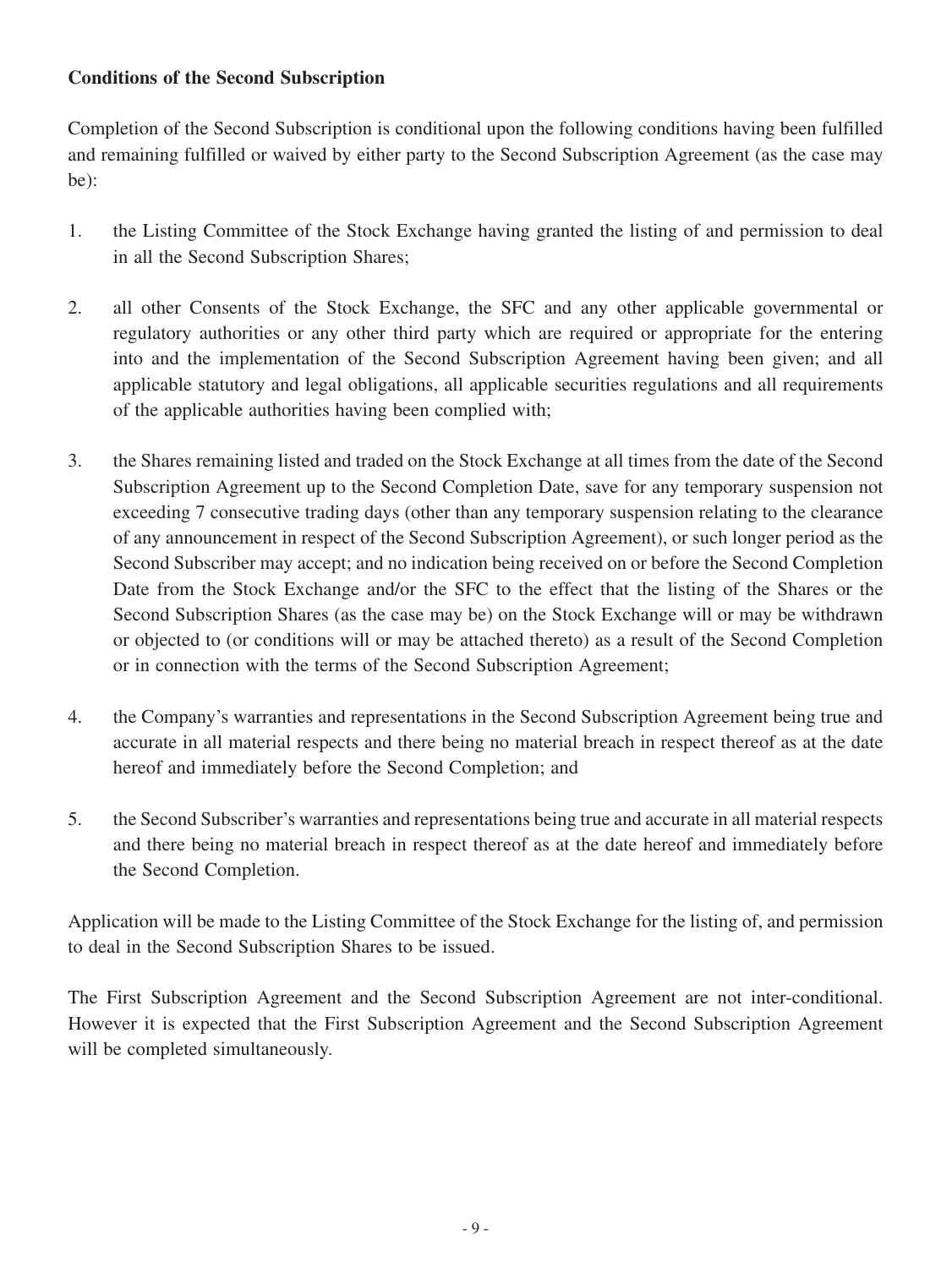#### **Termination events**

The Second Subscription is subject to termination on occurrence of certain events before 4:00 p.m. (Hong Kong time) on the Second Completion Date including:

- 1. any material breach of any of the representations and warranties; or
- 2. occurrence of any events which would render any such representations and warranties untrue or incorrect in any material respect; or
- 3. a breach by any of the parties to the Second Subscription Agreement of any other provision of the Second Subscription Agreement.

#### **Second Completion**

Second Completion is expected to take place on or before the fifth Business Day after the conditions precedent of the Second Subscription Agreement have been fulfilled.

The Second Subscription Agreement will lapse if the conditions precedent thereof are not satisfied by 31 October 2007, or such other date as may be agreed between the parties to the Second Subscription Agreement.

#### **EFFECT ON SHAREHOLDING STRUCTURE**

The shareholding structure of the Company as at the date of this announcement and the shareholding structure of the Company upon issue of the Subscription Shares are set out below:

| Name of shareholder   | As at the date of<br>this announcement |        | <b>Immediately</b> after<br>completion of the<br><b>First Subscription</b><br>(but before)<br>completion of the<br><b>Second Subscription</b> ) |        | <b>Immediately after</b><br>completion of the<br><b>Second Subscription</b><br>(but before)<br>completion of the<br><b>First Subscription</b> ) |        | <b>Immediately after</b><br>completion of<br>the Subscriptions |        |
|-----------------------|----------------------------------------|--------|-------------------------------------------------------------------------------------------------------------------------------------------------|--------|-------------------------------------------------------------------------------------------------------------------------------------------------|--------|----------------------------------------------------------------|--------|
|                       | Number of                              |        | Number of                                                                                                                                       |        | Number of                                                                                                                                       |        | Number of                                                      |        |
|                       | <i>Shares</i>                          | $\%$   | <b>Shares</b>                                                                                                                                   | $\%$   | <i>Shares</i>                                                                                                                                   | $\%$   | <b>Shares</b>                                                  | $\%$   |
| Upsky                 | 70,178,249                             | 60.53  | 70,178,249                                                                                                                                      | 55.07  | 70,178,249                                                                                                                                      | 55.07  | 70,178,249                                                     | 50.51  |
| The First Subscriber  | $\theta$                               | 0.00   | 11,500,000                                                                                                                                      | 9.02   | $\left( \right)$                                                                                                                                | 0.00   | 11,500,000                                                     | 8.28   |
| The Second Subscriber | $\theta$                               | 0.00   | $\theta$                                                                                                                                        | 0.00   | 11,500,000                                                                                                                                      | 9.02   | 11,500,000                                                     | 8.28   |
| Public                | 45,752,151                             | 39.47  | 45,752,151                                                                                                                                      | 35.91  | 45,752,151                                                                                                                                      | 35.91  | 45,752,151                                                     | 32.93  |
| <b>Total</b>          | 115,930,400                            | 100.00 | 127,430,400                                                                                                                                     | 100.00 | 127,430,000                                                                                                                                     | 100.00 | 138,930,400                                                    | 100.00 |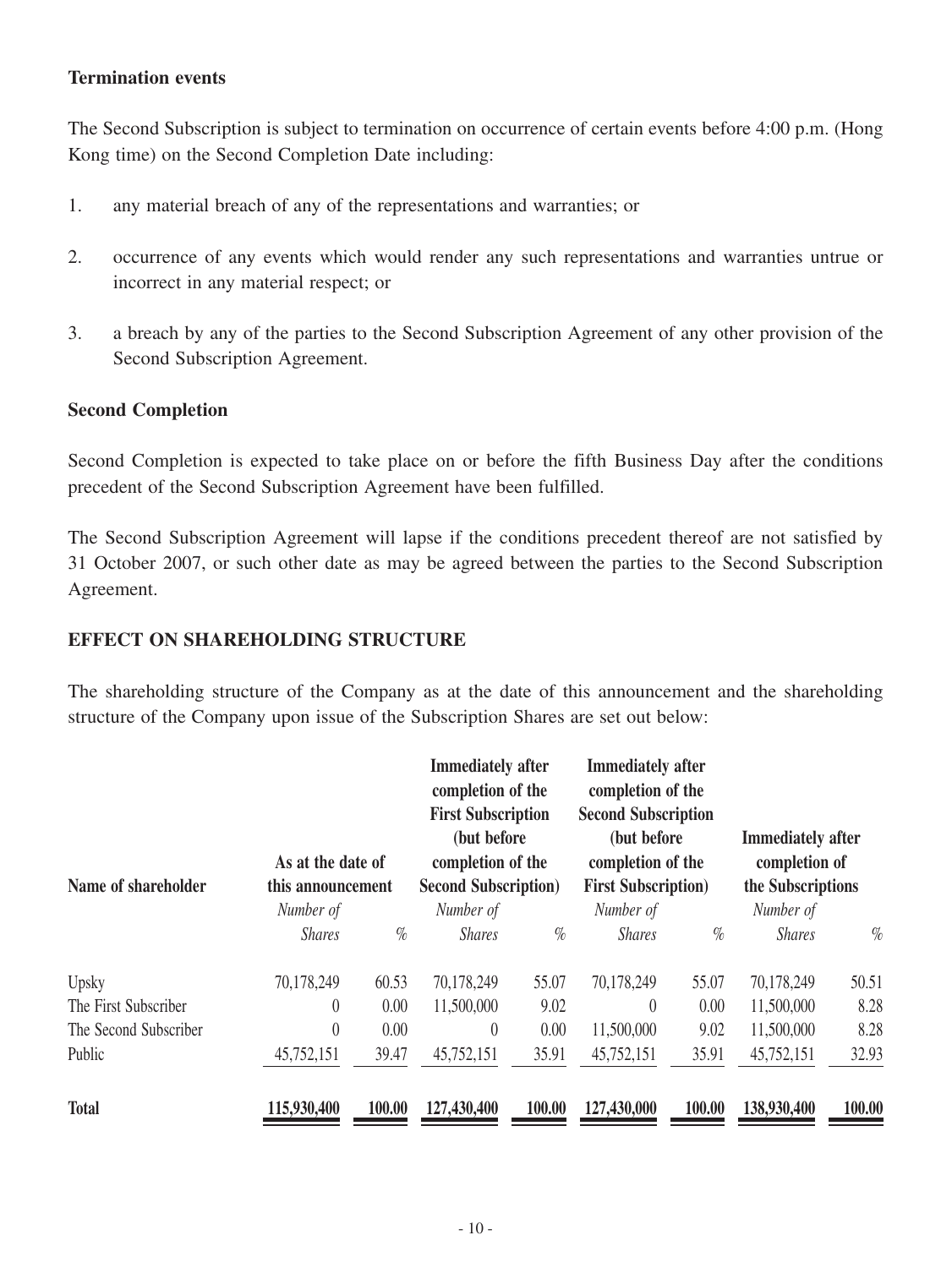#### *Note:*

1. Upsky, the First Subscriber and the Second Subscriber are not connected persons of each other.

## **REASONS FOR THE SUBSCRIPTIONS AND USE OF PROCEEDS**

The Directors consider that the Subscriptions provide a good opportunity for the Group to raise funds to strengthen its capital base and improve its financial position to provide flexibility for the Group's future development and expansion. Taking into account the lower cost and shorter time required for the Subscriptions when compared with other means of equity fund raising exercises such as rights issue or open offer, the Directors believe that the Subscriptions are the preferred method.

The Directors believe that it will be desirable and justifiable for the Company to raise fund through the Subscriptions which will enable the Group (a) to raise funds to strengthen its capital base; (b) to improve its financial position to provide flexibility for the Group's future development and expansion; and (c) to leverage on these two Subscribers' PRC business and commercial experience to identify suitable investment and/or profitable opportunities for the Group in the future.

Based on the above, the Directors consider that the Subscriptions are in the interests of the Company and the Shareholders as a whole.

The aggregate net proceeds of the Subscriptions, after deduction of expenses, are estimated to be approximately HK\$18.0 million and the net subscription price is approximately HK\$0.783. The Company intends to apply such amount to strengthen the capital base of the Group in order to seize any investment opportunities to be identified by the Company and any remaining balance will be utilized as the Group's general working capital. As at the date of this announcement, the Directors are still considering the future strategy of the Group's business activities and no suitable investment opportunities have been identified by the Directors.

## **FUND RAISING ACTIVITIES OF THE COMPANY**

Save as the Open Offer which is terminated on 14 August 2007, the Company does not have any fund raising exercises during the 12-month period prior to the date of this announcement.

## **GENERAL MANDATE**

The Subscription Shares will be issued pursuant to the general mandate to allot, issue and deal with Shares granted to the Directors by an ordinary resolution passed by the Shareholders at the annual general meeting held on 15 September 2006 which authorised the Directors to allot and issue a maximum of 23,186,080 Shares.

The general mandate has not been utilised prior to entering into of the Subscription Agreements.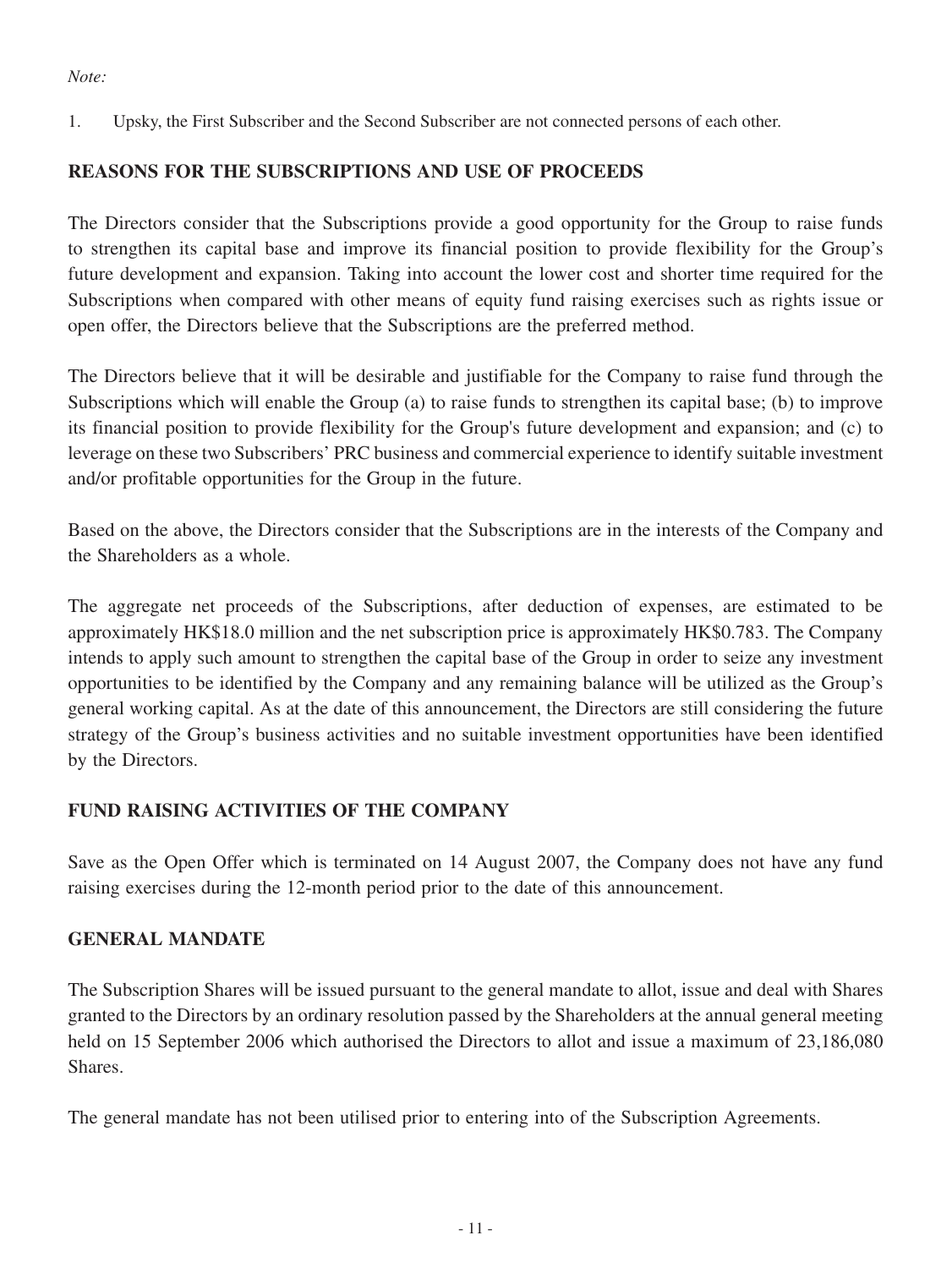#### **GENERAL**

The Company will apply to the Listing Committee for the listing of, and permission to deal in, the Subscription Shares.

**As the Subscription may or may not complete, Shareholders and potential investors are advised to exercise caution when dealing in the Shares.**

#### **RESUMPTION OF TRADING**

At the request of the Company, trading in the Shares on the Stock Exchange was suspended with effect from 9:30 p.m. on 15 August 2007 pending release of this announcement. Application has been made for the resumption of trading of the Shares on the Stock Exchange at 9:30 a.m. on 16 August 2007.

#### **DEFINITIONS**

In this announcement, unless the context otherwise requires, the following terms shall have the following meanings:

| "Business Day"          | means any day (excluding a Saturday or Sunday and any day on<br>which a tropical cyclone warning No. 8 or above or a "black rainstorm"<br>warning signal" is hoisted or remains hoisted between 9:00 a.m. and<br>12:00 noon and is not lowered at or before 12:00 noon and is not<br>discontinued at or before 12:00 noon) on which banks generally<br>are open for business in Hong Kong throughout its normal opening<br>hours; |
|-------------------------|-----------------------------------------------------------------------------------------------------------------------------------------------------------------------------------------------------------------------------------------------------------------------------------------------------------------------------------------------------------------------------------------------------------------------------------|
| "Company"               | Shun Cheong Holdings Limited, an exempted company incorporated<br>in Bermuda with limited liability of which shares are listed on the<br>Stock Exchange;                                                                                                                                                                                                                                                                          |
| "connected person(s)"   | has the meaning ascribed to it under the Listing Rules;                                                                                                                                                                                                                                                                                                                                                                           |
| "Consent $(s)$ "        | including any license, consent, approval, authorization, permission,<br>waiver, order or exemption;                                                                                                                                                                                                                                                                                                                               |
| "Directors"             | the directors of the Company;                                                                                                                                                                                                                                                                                                                                                                                                     |
| "First Completion"      | the performance by the Company and the First Subscriber of their<br>respective obligations under the First Subscription Agreement;                                                                                                                                                                                                                                                                                                |
| "First Completion Date" | the actual date of completion of the First Subscription pursuant to<br>the First Subscription Agreement;                                                                                                                                                                                                                                                                                                                          |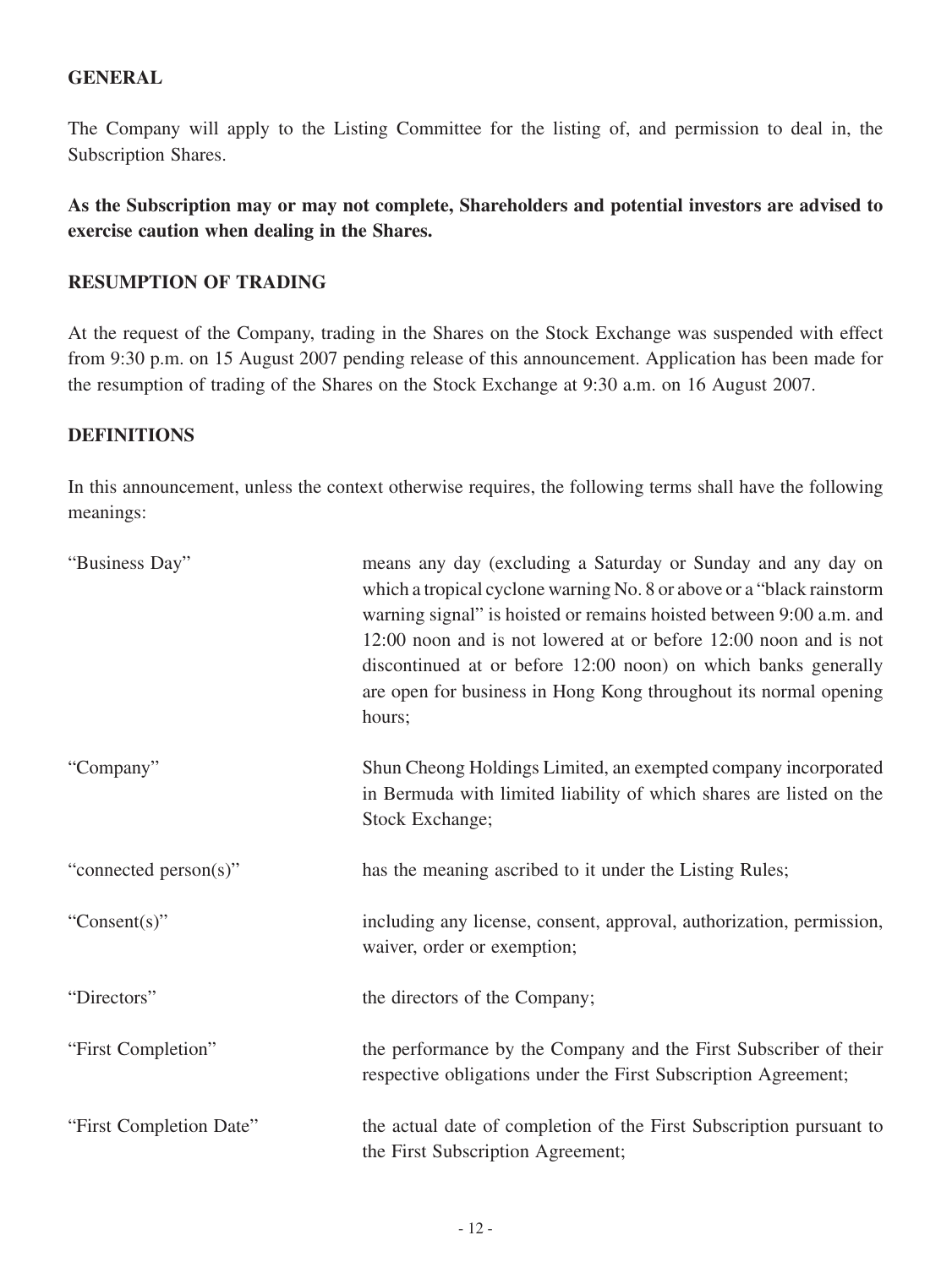| "First Subscriber"              | IDG Technology Venture Investment III, LP, a limited partnership<br>organized and existing under the laws of the State of Delaware;                                                                |
|---------------------------------|----------------------------------------------------------------------------------------------------------------------------------------------------------------------------------------------------|
| "First Subscription"            | the conditional subscription by the First Subscriber of the First<br>Subscription Shares pursuant to the First Subscription Agreement;                                                             |
| "First Subscription Agreement"  | the subscription agreement dated 14 August 2007 entered into<br>between the Company and the First Subscriber;                                                                                      |
| "First Subscription Shares"     | 11,500,000 new Shares to be subscribed by the First Subscriber<br>under the First Subscription Agreement, representing approximately<br>9.92% of the existing issued share capital of the Company; |
| "Group"                         | the Company and its subsidiaries;                                                                                                                                                                  |
| "HK\$"                          | Hong Kong dollars, the lawful currency of Hong Kong;                                                                                                                                               |
| "Hong Kong"                     | Hong Kong Special Administrative Region of the PRC;                                                                                                                                                |
| "Listing Committee"             | the listing committee of the Stock Exchange;                                                                                                                                                       |
| "Listing Rules"                 | Rules Governing the Listing of Securities on the Stock Exchange;                                                                                                                                   |
| "Open Offer"                    | the proposed open offer announced by the Company on 5 June<br>2007;                                                                                                                                |
| "PRC"                           | the People's Republic of China;                                                                                                                                                                    |
| "Second Completion"             | the performance by the Company and the Second Subscriber of their<br>respective obligations under the Second Subscription Agreement;                                                               |
| "Second Completion Date"        | the actual date of completion of the Second Subscription pursuant<br>to the Second Subscription Agreement;                                                                                         |
| "Second Subscriber"             | Digital Link Investment Limited, a company incorporated in British<br>Virgin Islands and wholly owned by Dr. Li Shan;                                                                              |
| "Second Subscription"           | the conditional subscription by the Second Subscriber of the<br>Second Subscription Shares pursuant to the Second Subscription<br>Agreement;                                                       |
| "Second Subscription Agreement" | the subscription agreement dated 14 August 2007 entered into<br>between the Company and the Second Subscriber;                                                                                     |